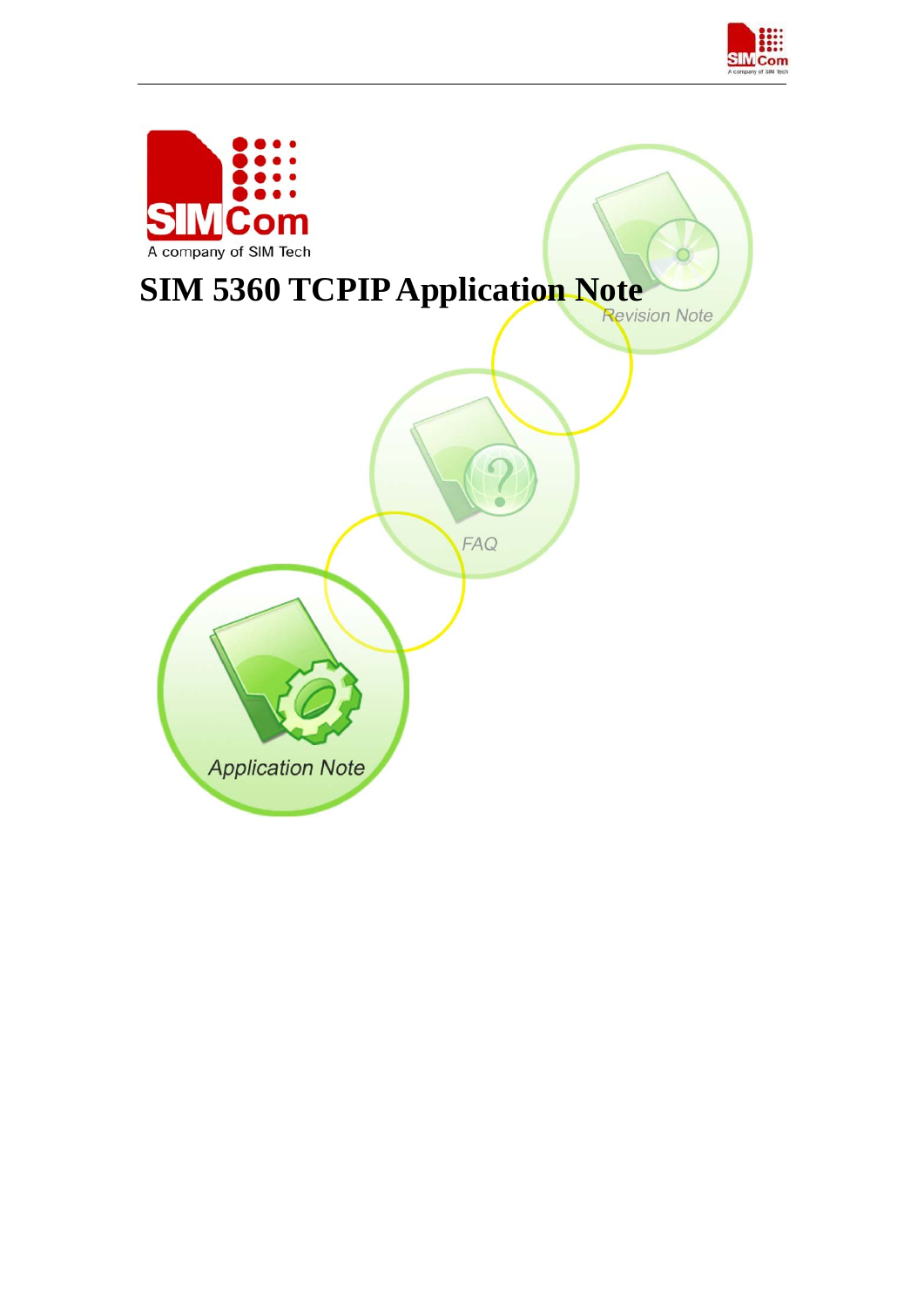

| <b>Document Title:</b> | <b>SIM5360 TCPTP Application Note</b> |  |
|------------------------|---------------------------------------|--|
| <b>Version:</b>        | 0.01                                  |  |
| Date:                  | 2014-02-24                            |  |
| <b>Status:</b>         | Developing                            |  |
| <b>Document ID:</b>    | SIM5360_TCPTP_Application_Note_V0.01  |  |

## Scope

SIM5360

### Reference

SIMCOM\_SIM5360\_ATC\_EN\_V0.05.doc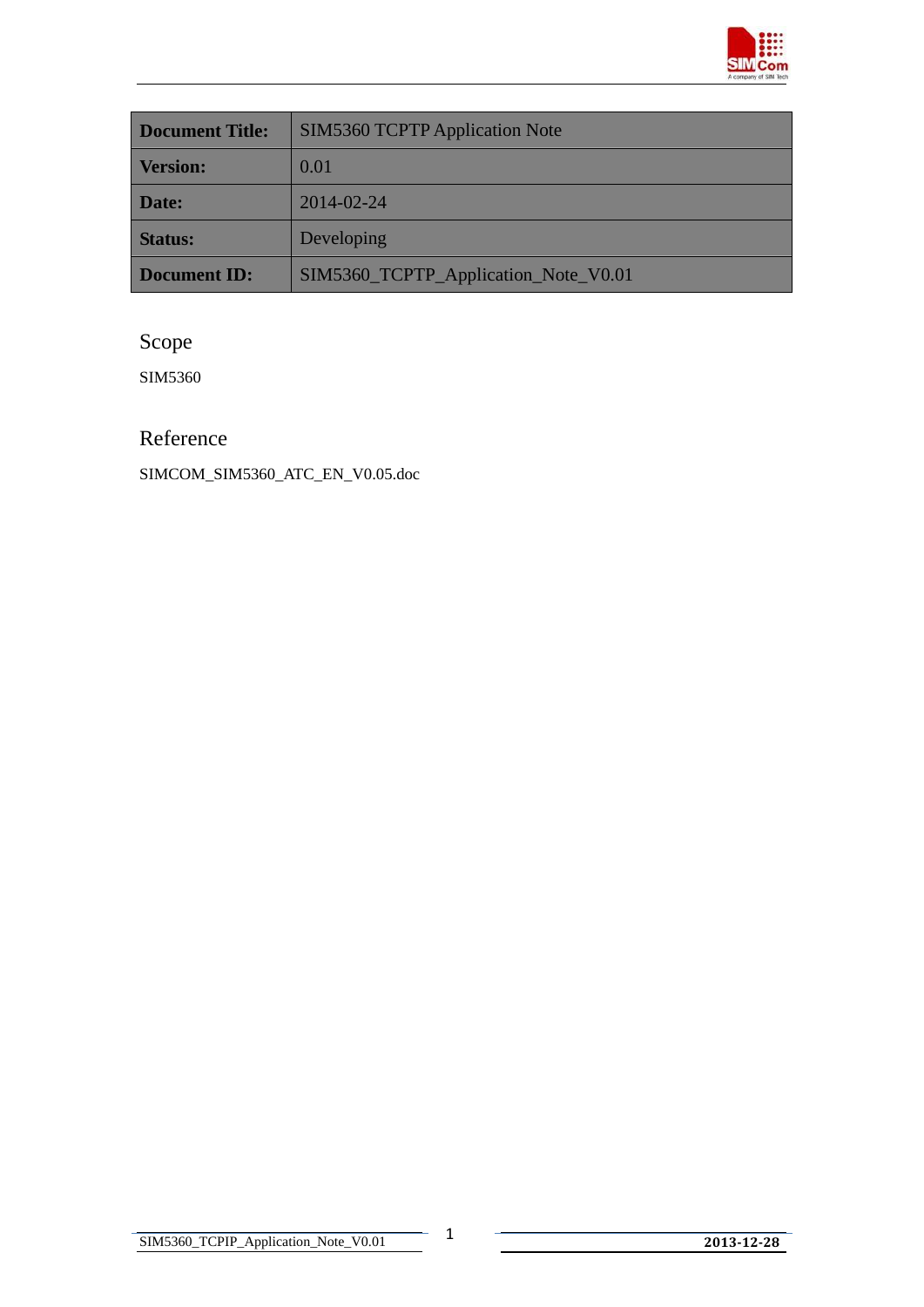

# **Version History**

| <b>Version</b>    | <b>Chapter</b> | <b>Comments</b> |
|-------------------|----------------|-----------------|
| V <sub>0.01</sub> | New version    |                 |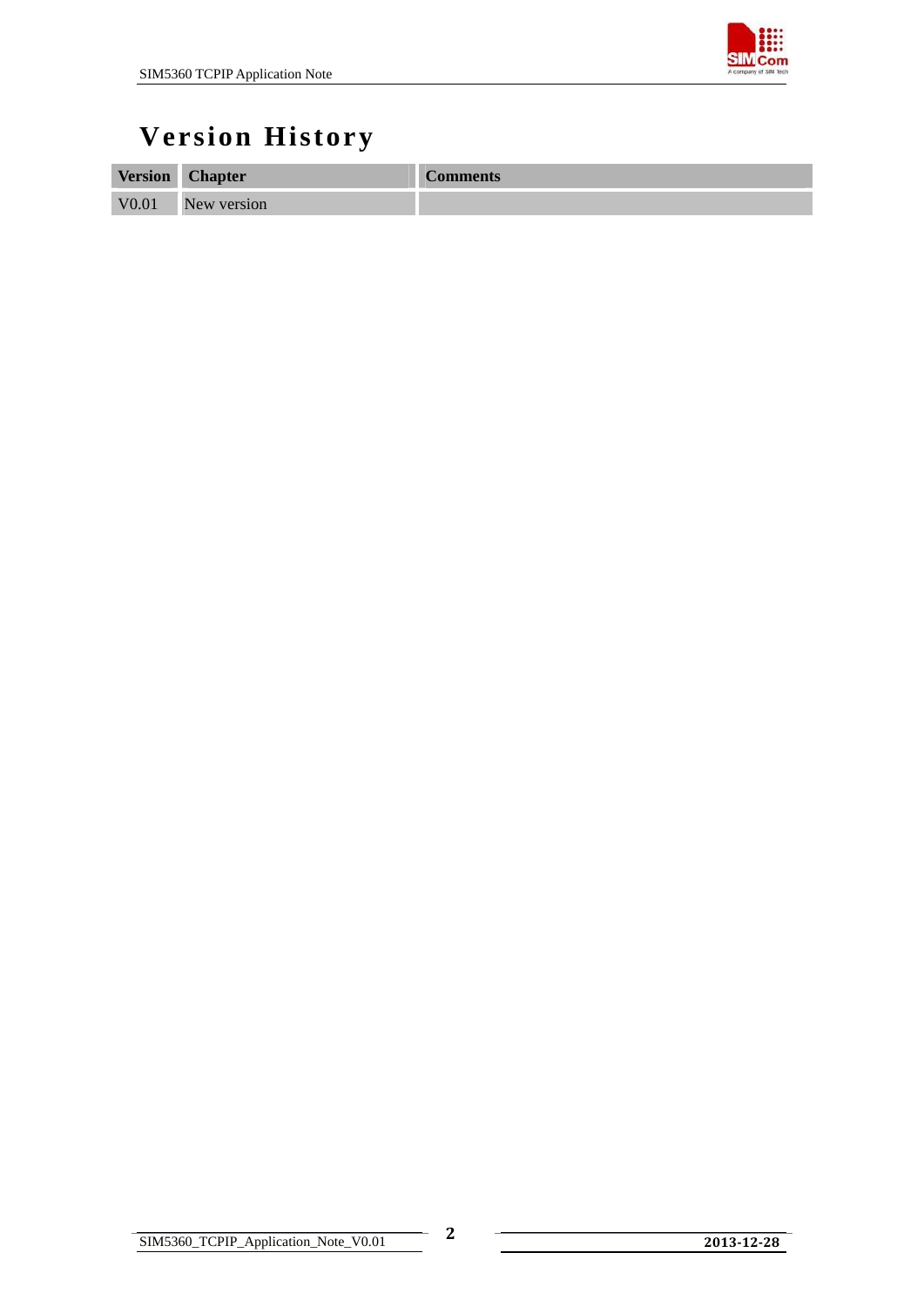

## **Content**

 $\mathbf{3}$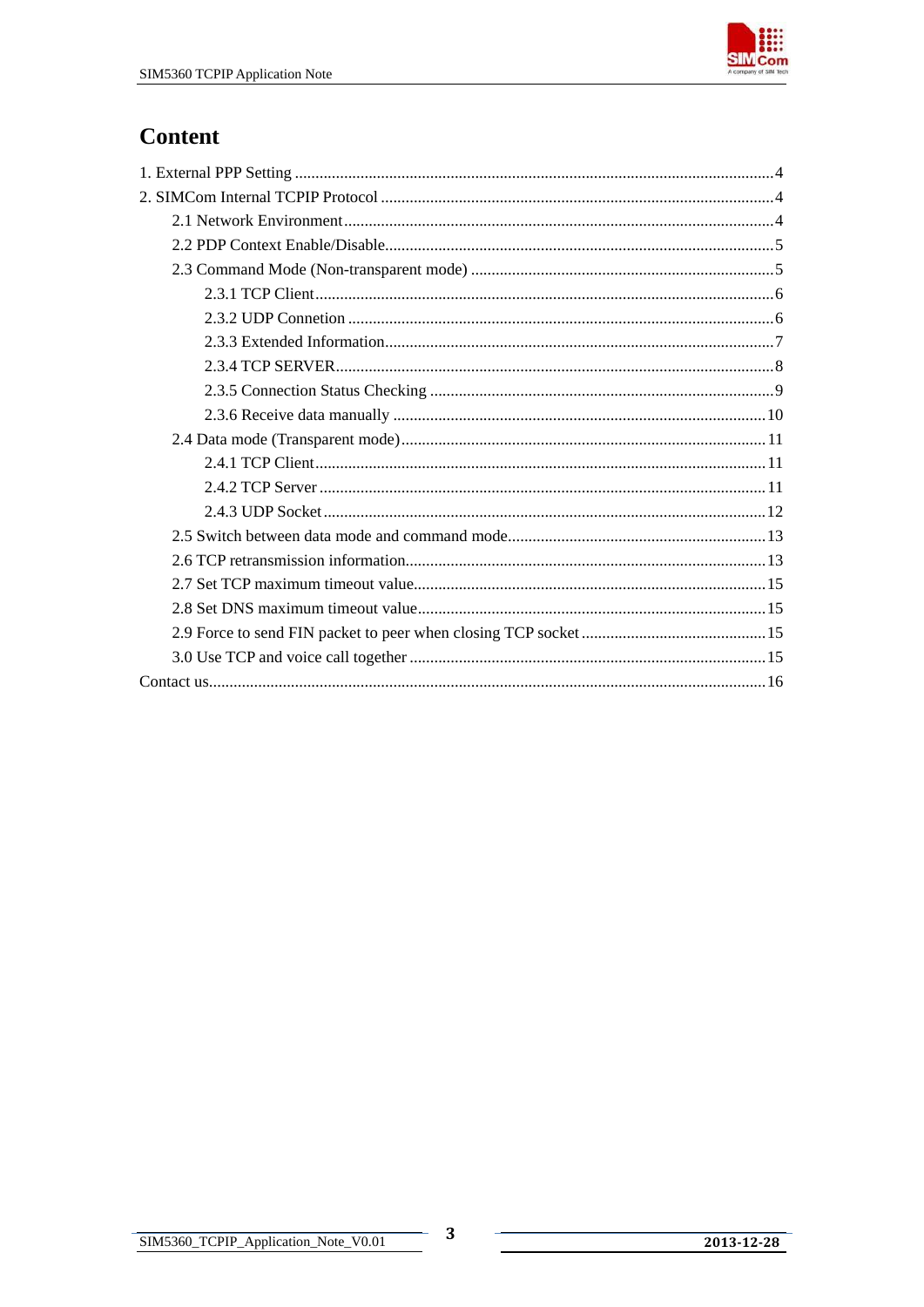

## <span id="page-4-0"></span>**1. External PPP Setting**

Port: USB->modem / UART, Hardware flow control

AT command: AT+CGDCONT=1,"IP","apn" ATD\*99#

*Note, Sequence of +++ could be issued to exit data mode.* 

## **2. SIMCom Internal TCPIP Protocol**

### **2.1 Network Environment**

TCPIP application is based on GPRS network; so, ensure GPRS network is available before TCPIP setup. Following is the recommended steps.

AT+CSQ +CSQ: 23,0

OK AT+CREG? +CREG: 0,1

OK AT+CPSI? +CPSI: GSM,Online,460-00 0x1816,63905,81 EGSM 900,-68,0,31-31

OK AT+CGREG? +CGREG: 0,1

OK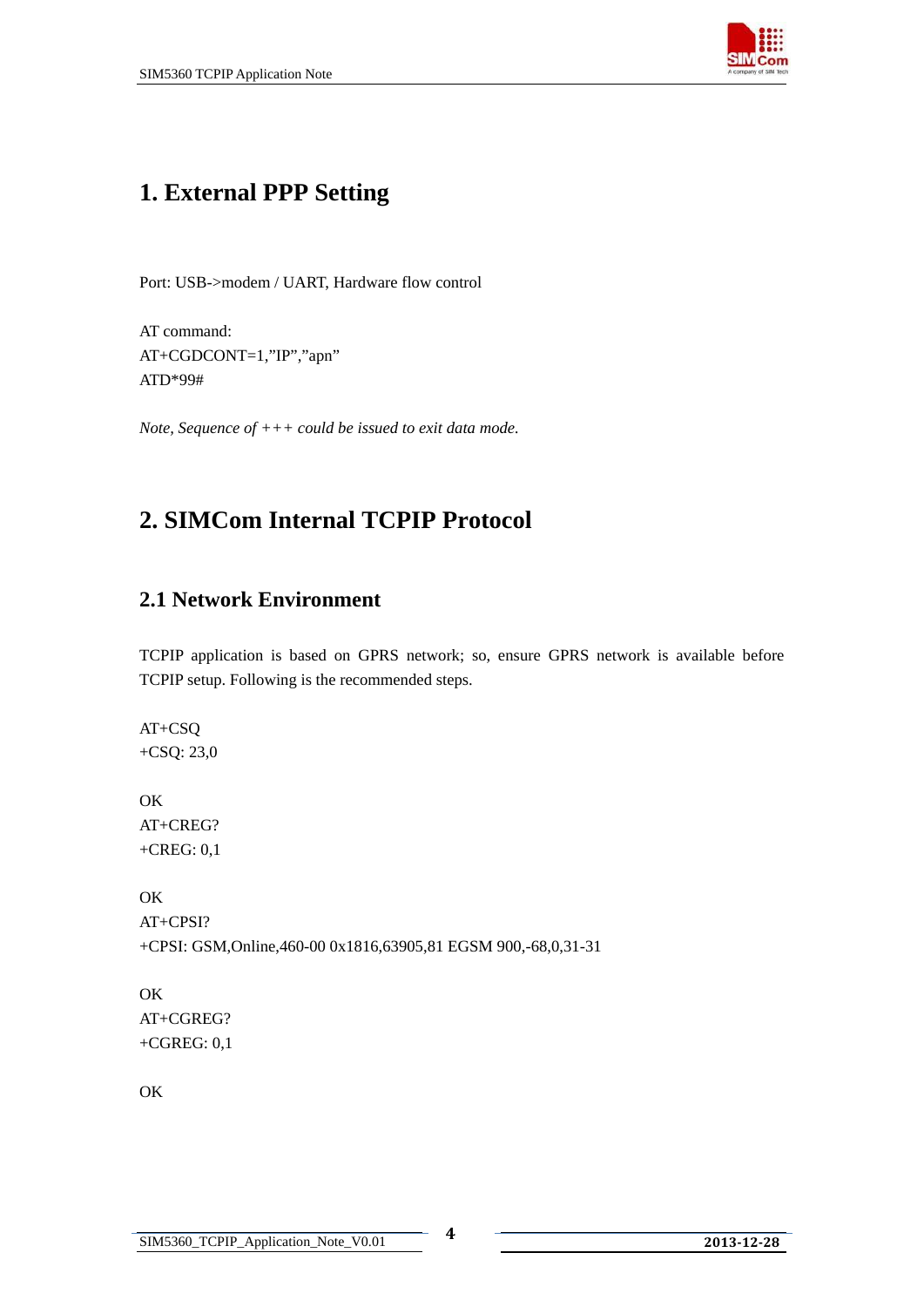

### <span id="page-5-0"></span>**2.2 PDP Context Enable/Disable**

APN setting: AT+CGSOCKCONT=1,"IP","CMNET" OK AT+CSOCKSETPN=1 **OK** 

*Note, usually CSOCKAUTH and CSOCKSETPN parameter are kept default if not care about.* 

Enable PDP context:

AT+CIPMODE=0 *// command mode, if not configured, it's 0 as default. If want data mode, please configure before Net open.* OK AT+NETOPEN OK

+NETOPEN: 0

AT+IPADDR +IPADDR: 10.113.43.157

OK

Disable PDP context:

AT+NETCLOSE **OK** 

+NETCLOSE: 0

### **2.3 Command Mode (Non-transparent mode)**

Command mode is sometimes called non-transparent mode, which is default configured by module. Multi sockets are available under this mode.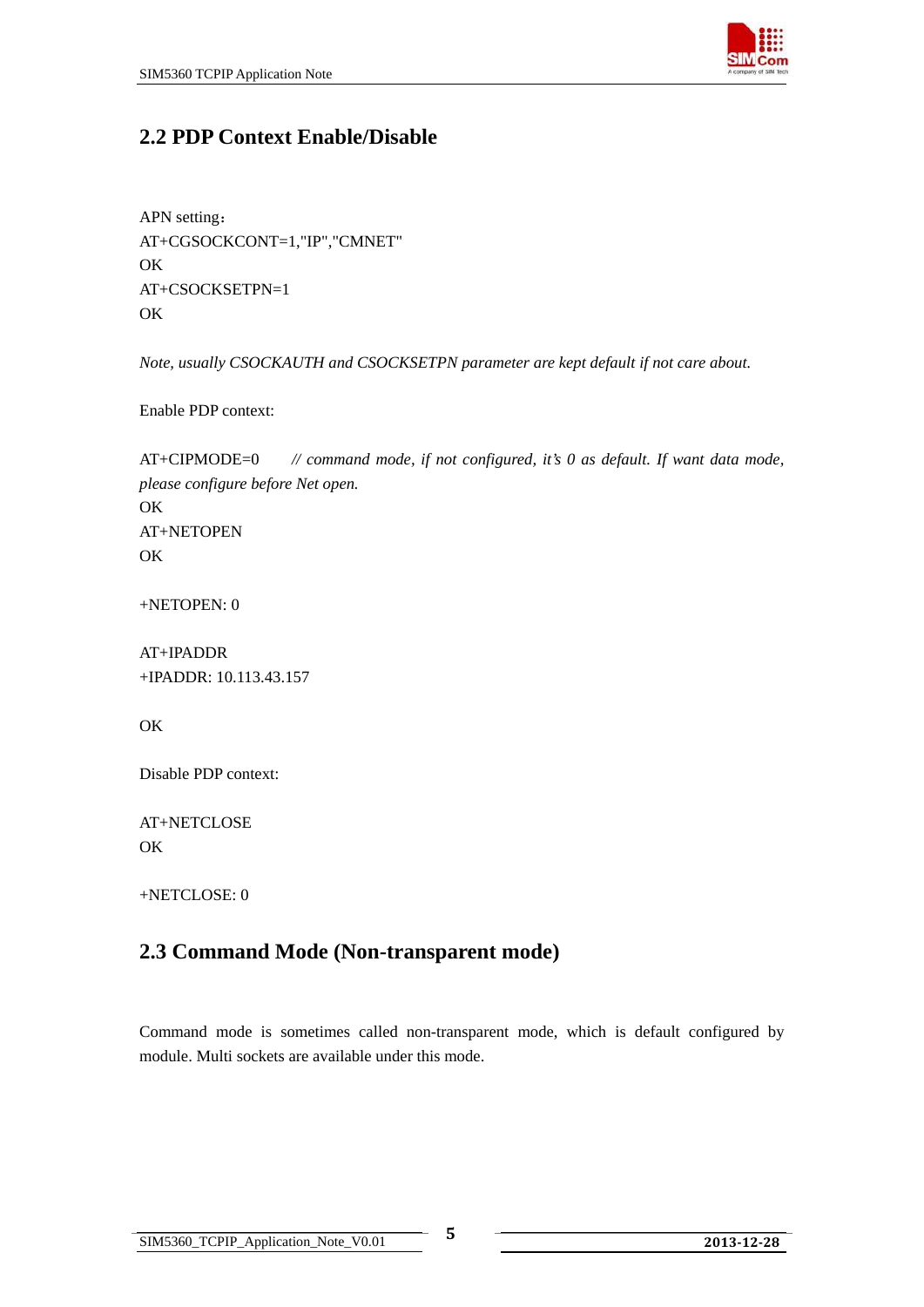

#### <span id="page-6-0"></span>**2.3.1 TCP Client**

```
AT+CIPOPEN=0,"TCP","116.236.221.75",8011//only IP address is supported 
OK
```
+CIPOPEN: 0,0

AT+CIPSEND=0,5 // *only supports fixed-length to send*  >HELLO OK

+CIPSEND: 0,5,5

AT+CIPSEND=0, //the second parameter is empty means using  $\langle$ Ctrl+Z $>$  to check the end >HELLO<Ctrl+Z> OK

+CIPSEND: 0,5,5

AT+CIPCLOSE=0 // *close by local*  OK

+CIPCLOSE: 0,0

*Note, if connection closed by remote server, following URC will return: +IPCLOSE: 0, 1 Here, the meaning of second parameter in this URC is following, 0 - closed by local, active 1 - closed by remote, passive 3 - Reset* 

#### **2.3.2 UDP Connetion**

One socket could communicate with multiple UDP channels.

AT+CIPOPEN=0,"UDP",,,9000//here 9000 is local port +CIPOPEN: 0,0 **OK** 

AT+CIPSEND=0,5,"16.236.221.75",9015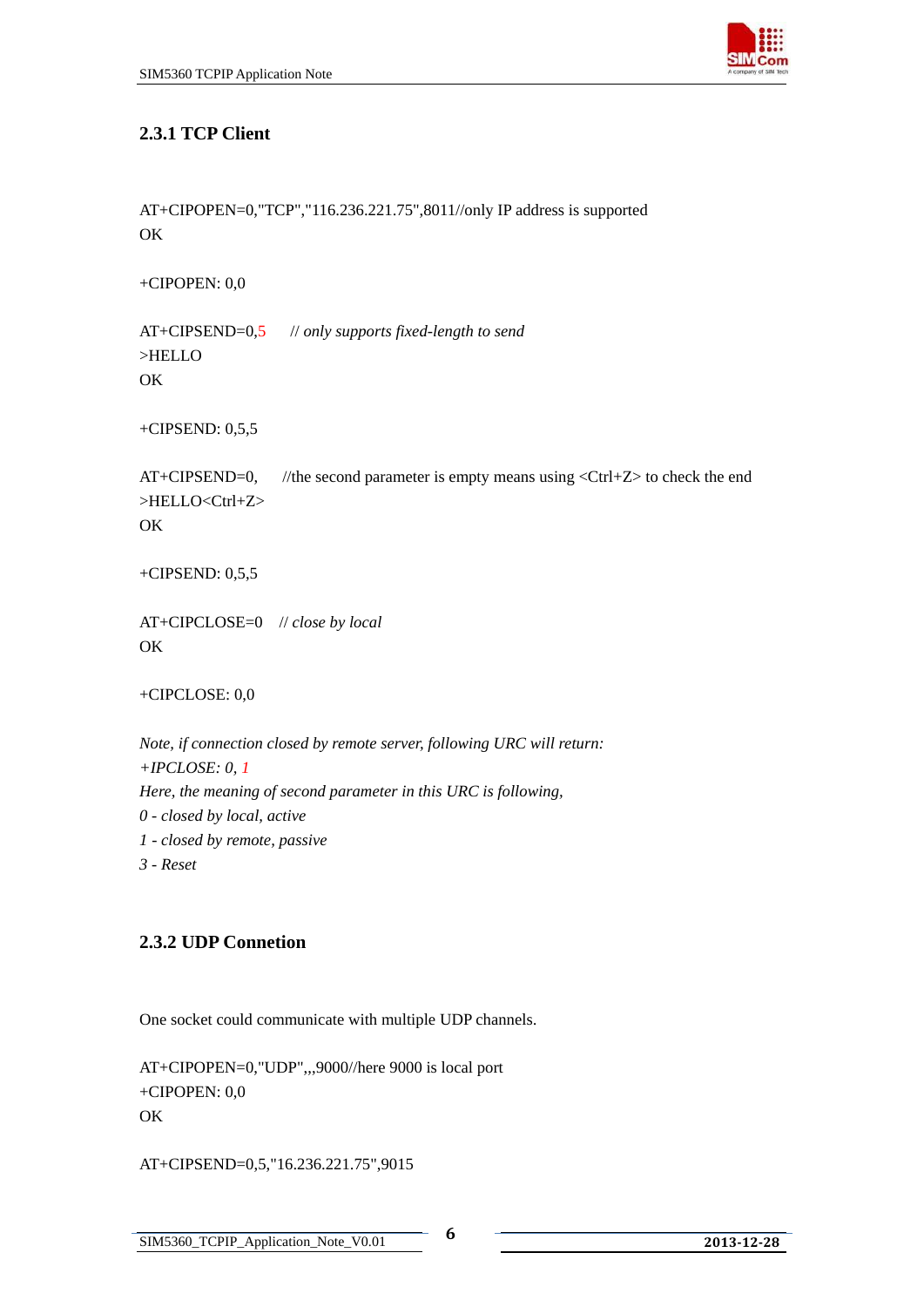

<span id="page-7-0"></span>>hello **OK** 

+CIPSEND: 0,5,5

AT+CIPSEND=0,5,"16.236.221.75",8058 >12345 OK

+CIPSEND: 0,5,5

//the second parameter is empty means using  $\langle$ Ctrl+Z $>$  to check the end AT+CIPSEND=0,,"16.236.221.75",8058 >12345<Ctrl+Z> OK

+CIPSEND: 0,5,5

AT+CIPCLOSE=0 +CIPCLOSE: 0,0 OK

#### **2.3.3 Extended Information**

Command AT+CIPHEAD is used to show IP head (data length) information, and command AT+CIPSRIP is used to show remote IP address and port once data received.

 $AT+CIPHEAD=1$ AT+CIPSRIP=0 AT+CIPOPEN=0,"TCP","116.236.221.75",8011 OK

+CIPOPEN: 0,0

AT+CIPSEND=0,5 >11111 OK

+CIPSEND: 0,5,5

*// here, remote data is coming*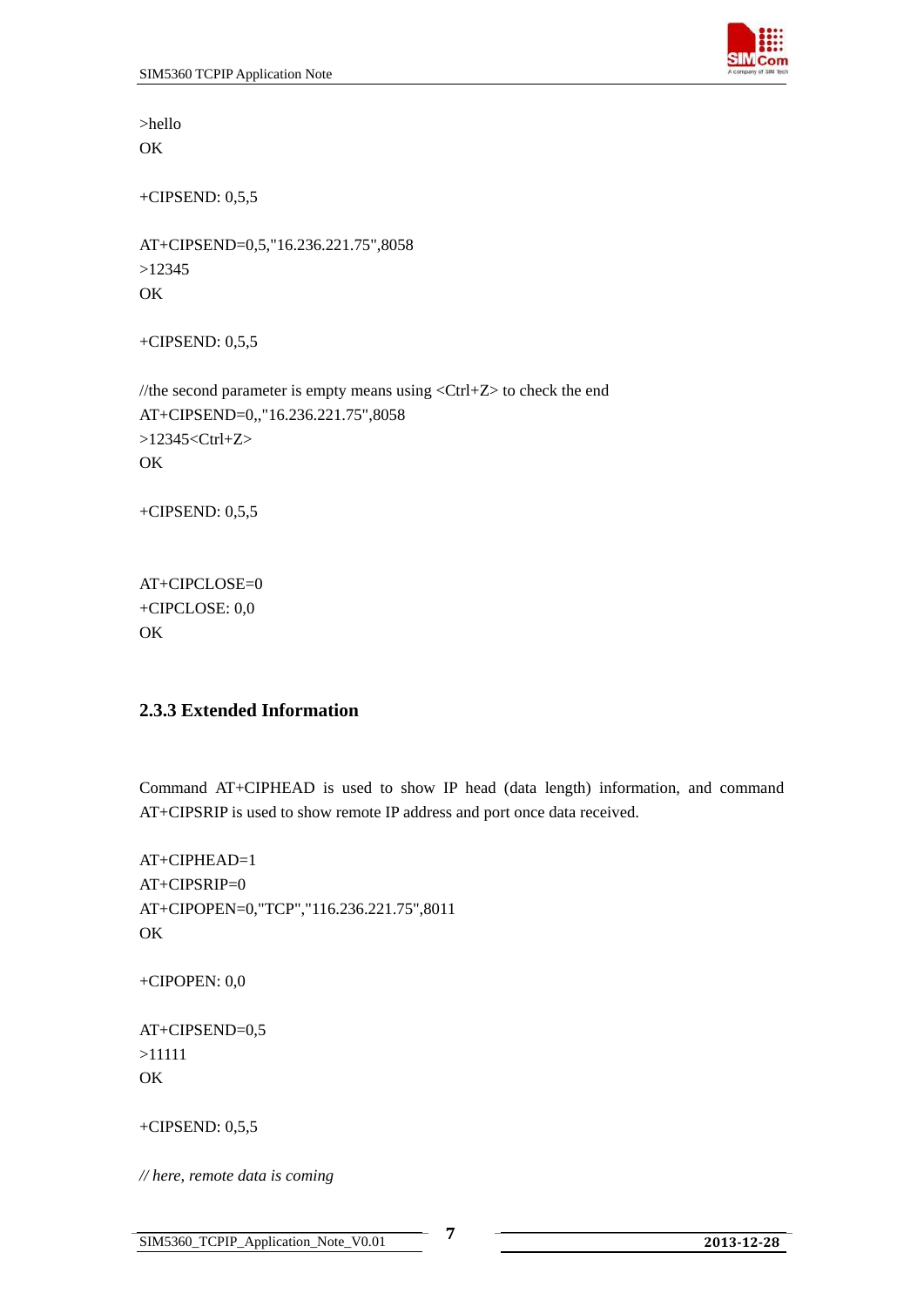

<span id="page-8-0"></span> $+IPD13$ hello from pc AT+CIPSRIP=1 OK *// here, remote data is coming*  RECV FROM:116.236.221.75:8011  $+IPD15$ hello from pc 2 AT+CIPCLOSE=0 OK

+CIPCLOSE: 0,0

#### **2.3.4 TCP SERVER**

Module supports 4 sockects to listen.

AT+CGSOCKCONT=1,"IP","CMNET" OK AT+NETOPEN OK

+NETOPEN: 0,0

AT+SERVERSTART=8080,0 OK AT+SERVERSTART=9090,1 OK AT+SERVERSTART=7070,2 OK AT+SERVERSTART=6060,3 **OK** 

*//If a socket is accepted, the following URC will be reported:*  +CLIENT: 0,1,192.168.108.5:57202 *//User can use AT+CIPOPEN? to check the accepted socket*  AT+CIPOPEN? +CIPOPEN: 0,"TCP","192.168.108.5",57202,1*// last parameter of 1 indicates this is an accepted socket, this server index is 1*  +CIPOPEN: 1 +CIPOPEN: 2 +CIPOPEN: 3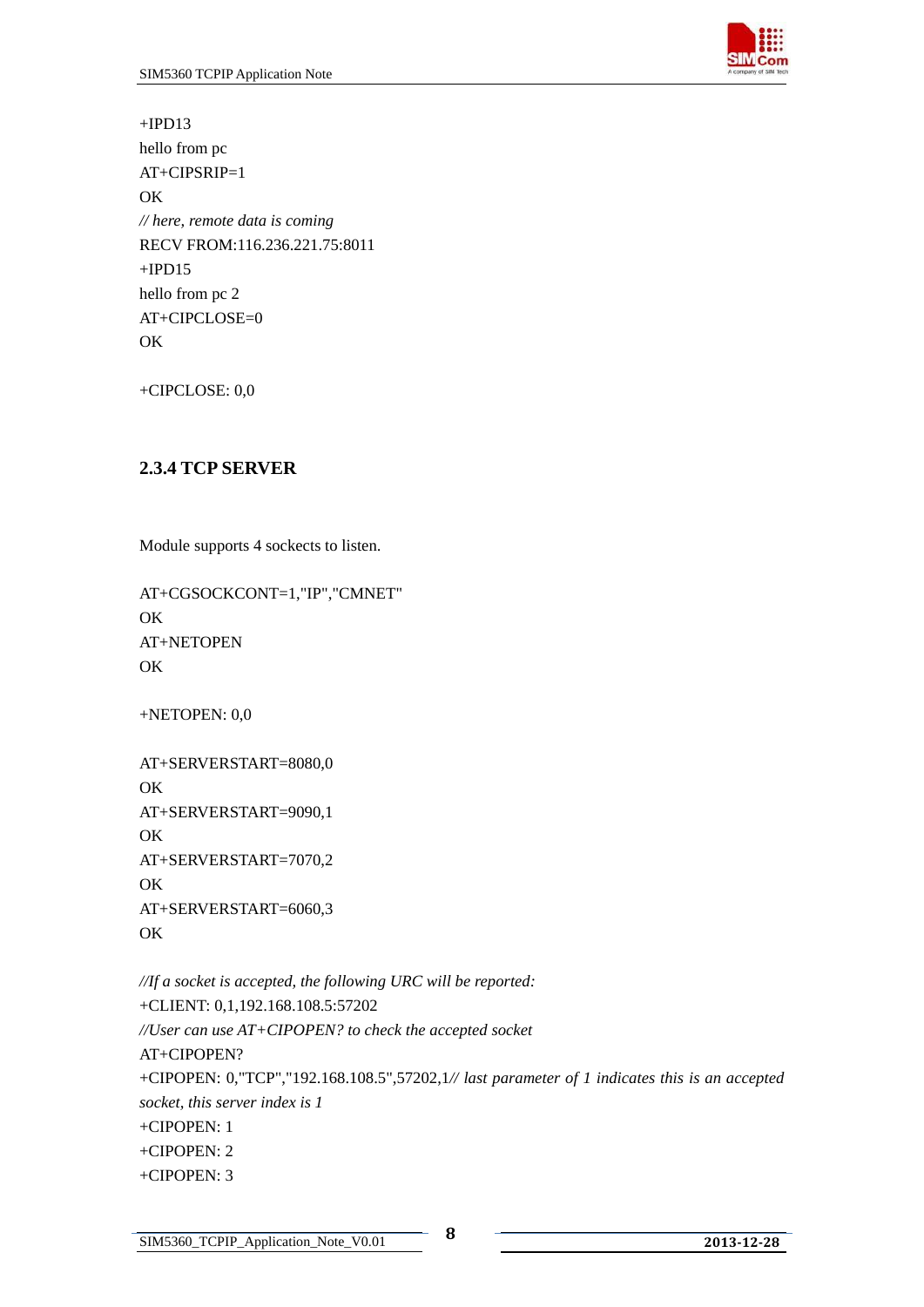

<span id="page-9-0"></span>+CIPOPEN: 4 +CIPOPEN: 5 +CIPOPEN: 6 +CIPOPEN: 7 +CIPOPEN: 8 +CIPOPEN: 9

OK

AT+CIPSEND=0,5 // *only supports fixed-length to send*  >HELLO **OK** 

+CIPSEND: 0,5,5

AT+SERVERSTOP=0 *// if unspicified, will close 0 channel*  +SERVERSTOP: 0,0 OK AT+SERVERSTOP=1 +SERVERSTOP: 1,0 OK AT+SERVERSTOP=2 +SERVERSTOP: 2,0 OK AT+SERVERSTOP=3 +SERVERSTOP: 3,0 OK

AT+NETCLOSE OK

+NETCLOSE: 0

*Note, we can check connection status with command AT+CIPOPEN. If some socket needs to close, please issue command AT+CIPCLOSE=<linked\_num>.* 

#### **2.3.5 Connection Status Checking**

AT+CIPOPEN? +CIPOPEN: 0 +CIPOPEN: 1 +CIPOPEN: 2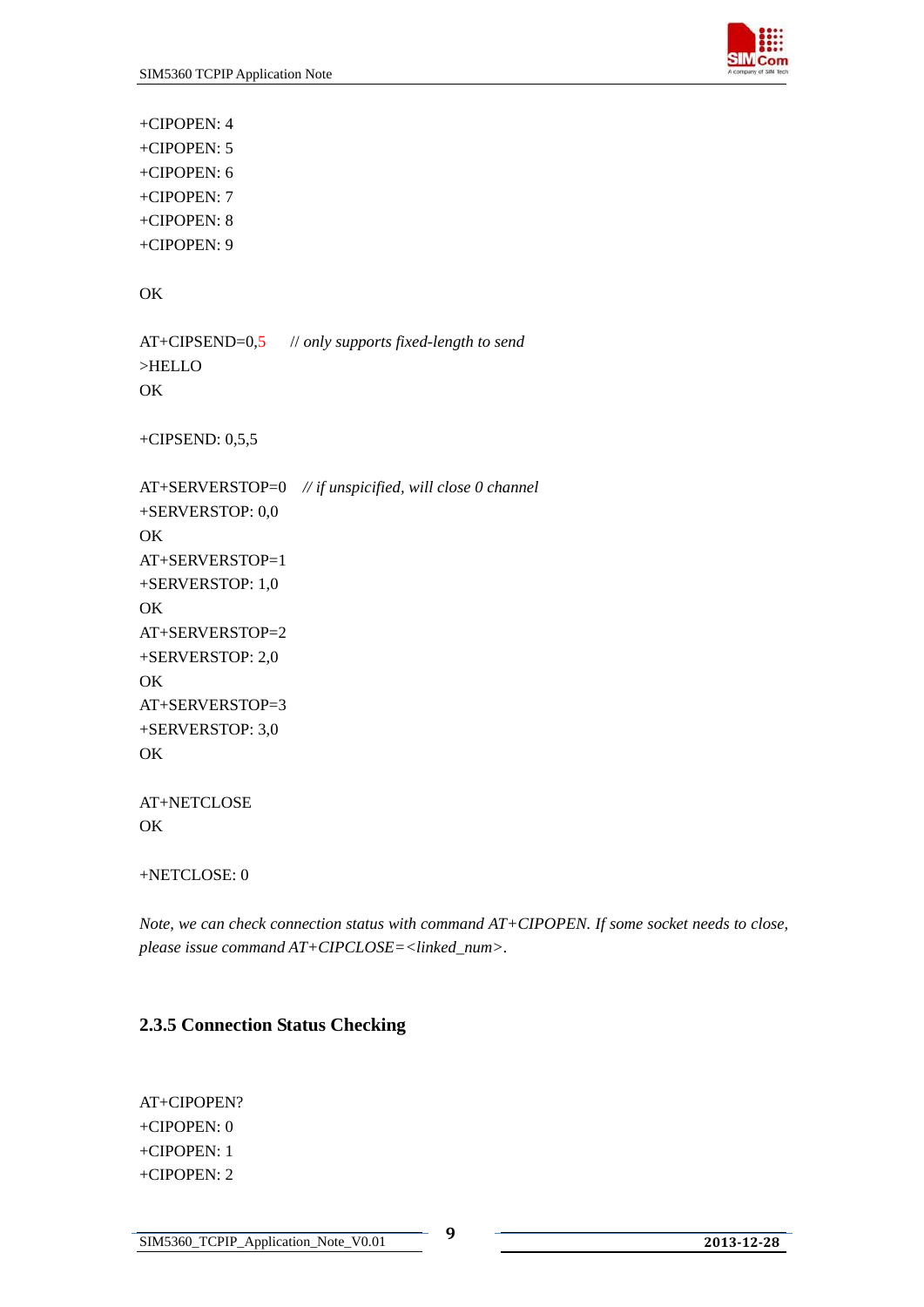

<span id="page-10-0"></span>+CIPOPEN: 3 +CIPOPEN: 4 +CIPOPEN: 5 +CIPOPEN: 6 +CIPOPEN: 7 +CIPOPEN: 8 +CIPOPEN: 9

#### OK

AT+CIPOPEN=0,"TCP","116.236.221.75",8011 **OK** 

+CIPOPEN: 0,0

 $+IPD15$ 

hello from pc 3 AT+CIPOPEN? +CIPOPEN: 0, "TCP","116.236.221.75",8011,-1 *// last parameter of -1 indicates this connection is active, this socket acts as client*  +CIPOPEN: 1 +CIPOPEN: 2 +CIPOPEN: 3 +CIPOPEN: 4 +CIPOPEN: 5 +CIPOPEN: 6 +CIPOPEN: 7 +CIPOPEN: 8 +CIPOPEN: 9

OK

#### **2.3.6 Receive data manually**

AT+CIPRXGET=1//this only needs to be set once OK // here, remote data is coming RECV FROM:116.236.221.75:8011 //now use AT command to retrieve the cached received data. AT+CIPRXGET=2,1,1024 +CIPRXGET: 2,1,15,0 hello from pc 2

OK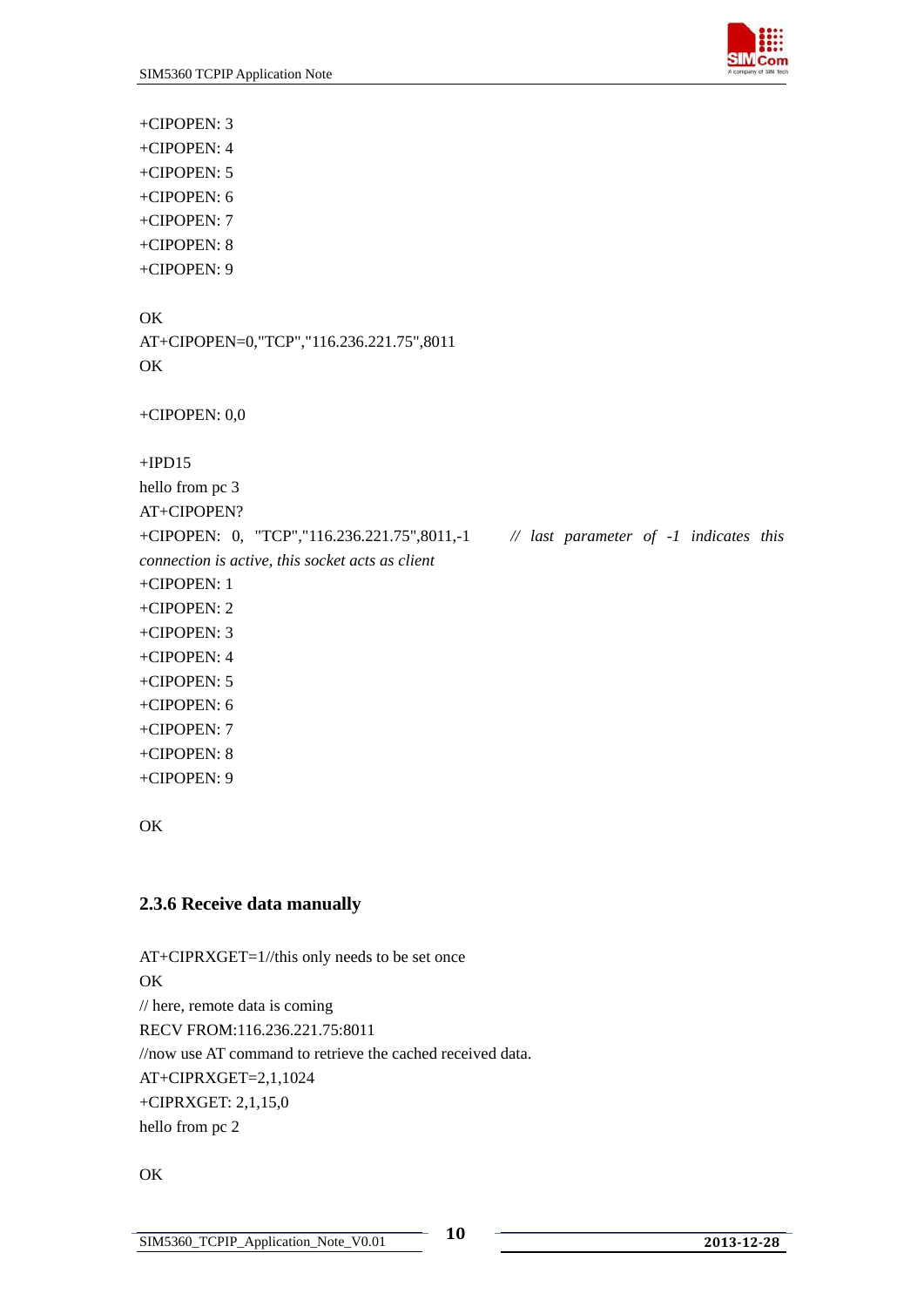

### <span id="page-11-0"></span>**2.4 Data mode (Transparent mode)**

Currently, only one socket is available under transparent mode, either TCP client or TCP server. Command AT+CIPCCFG could be configured several parameters for data transmission under transparent mode. Before using data mode, the AT+CIPMODE=1 must be called first. Note: In transparent mode, the first server( $\langle$ server index $\rangle = 0$ ) and the first client **socket(<link\_num> = 0) are used for transparent mode operation. Other servers(<server\_index> = 1-3) and other client sockets(<link\_num> = 1-9) are still used in command mode.**

#### **2.4.1 TCP Client**

AT+NETOPEN OK

+NETOPEN: 0

```
AT+CIPOPEN=0,"TCP","116.236.221.75",8011//only <link_num>=0 is allowed to operate with 
transparent mode.
CONNECT 115200 
// sequence of +++ to quit data mode 
OK 
ATO // command ATO to quit command mode
CONNECT 115200 
// sequence of +++ to quit data mode 
OK 
AT+CIPCLOSE=0 
OK 
CLOSED 
+CIPCLOSE: 0,0 
AT+NETCLOSE 
OK
+NETCLOSE: 0 
2.4.2 TCP Server
```
ATS0=7 *// ATS0 should be configured for TCP server application*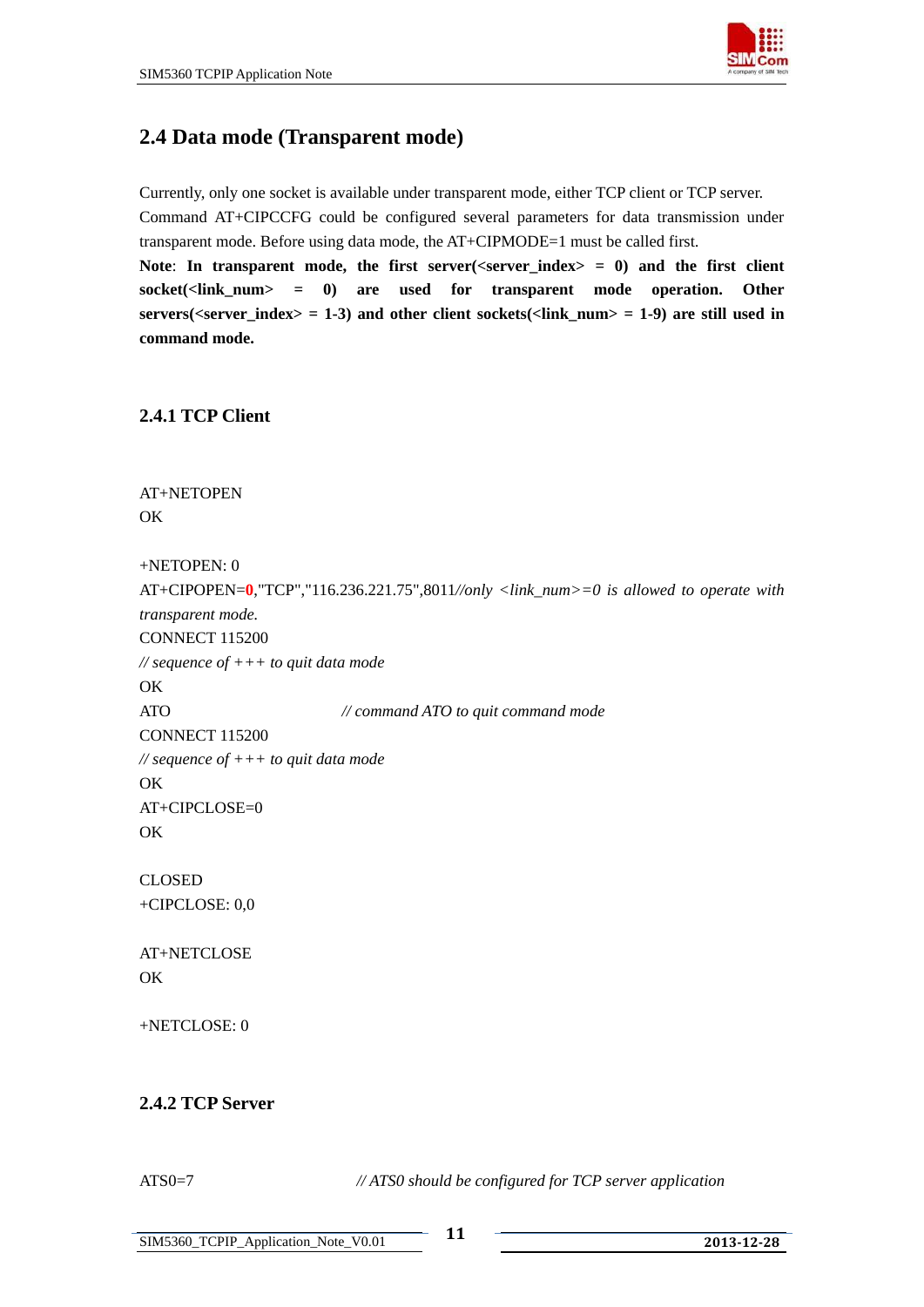<span id="page-12-0"></span>**OK** AT+CIPMODE=1 OK AT+NETOPEN OK +NETOPEN: 0 AT+SERVERSTART=8080, **0***//only <server\_index>=0 is allowed to operate with transparent mode.* OK +CLIENT: **0**,0,192.168.108.5:57202//*only <link\_num> 0 can be used for transparent mode operation.*  CONNECT 115200 *// sequence of +++ to quit data mode*  OK AT+CIPCLOSE=0 *// close client connection*  OK CLOSED +CIPCLOSE: 0,0 AT+SERVERSTOP=0 *// close server socket* +SERVERSTOP: 0,0

#### **2.4.3 UDP Socket**

OK

OK

```
AT+NETOPEN 
OK
```
+NETOPEN: 0 AT+CIPOPEN=**0**,"UDP","116.236.221.75",8011,8080*//only <link\_num>=0 is allowed to operate with transparent mode.* CONNECT 115200 *// sequence of +++ to quit data mode* 

ATO *// command ATO to quit command mode* CONNECT 115200 *// sequence of +++ to quit data mode*  OK AT+CIPCLOSE=0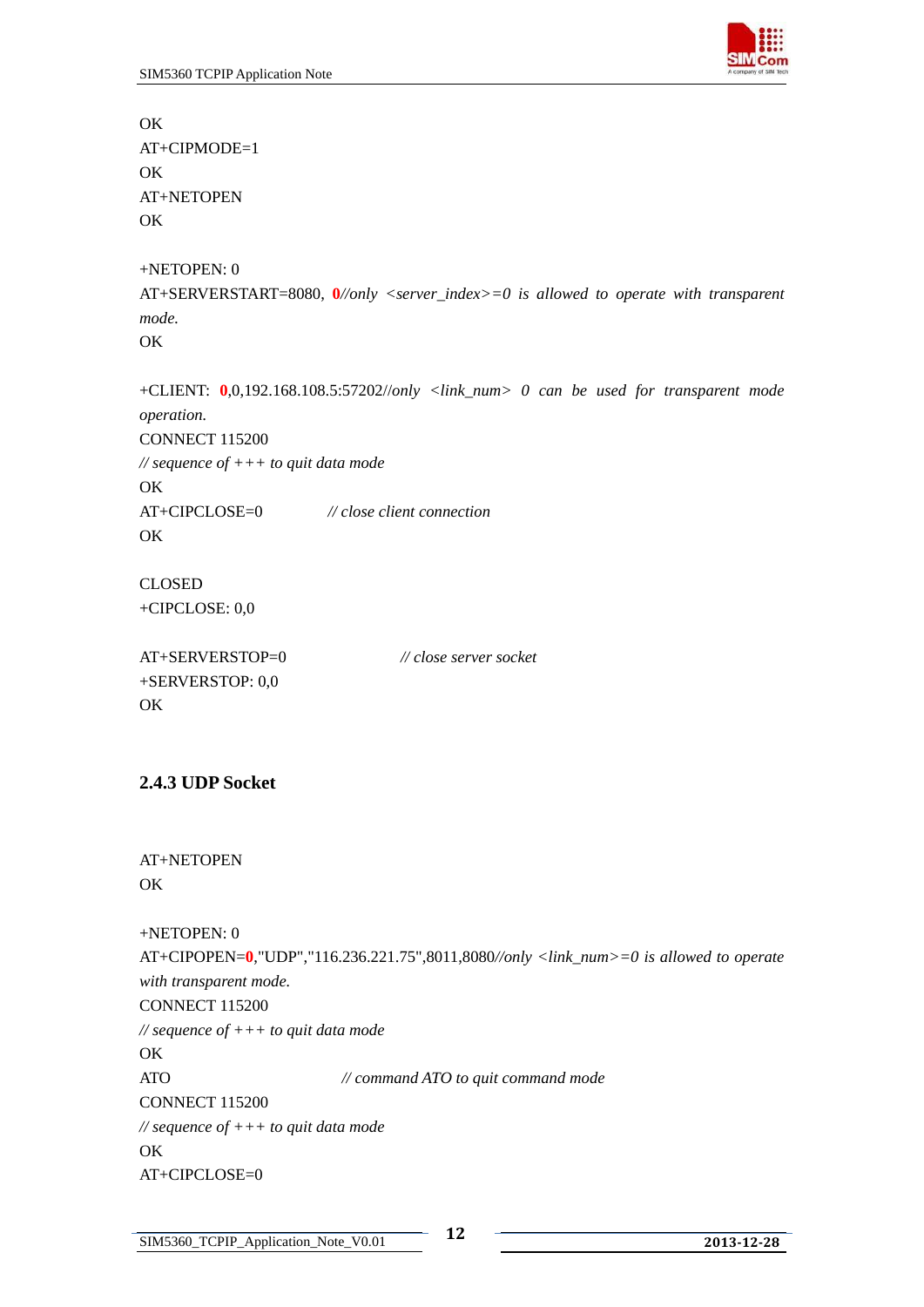

<span id="page-13-0"></span>CLOSED +CIPCLOSE: 0,0 **OK** 

AT+NETCLOSE **OK** 

+NETCLOSE: 0

*Note, the factors which influence data rate are following: AT&E1 the data rate should be the serial connection rate; AT&E0 the data rate is the wireless connection speed (based on QOS, refer to command AT+CGSOCKQREQ/AT+CGSOCKEQREQ/AT+CGSOCKQMIN/AT+CGSOCKEQMIN).* 

### **2.5 Switch between data mode and command mode**

Hardware flow control is recommended. Currently, USB->modem port, USB->AT port and UART port all support hardware flow control.

Software switching: escape sequence +++. Please take care, this is a complete command, do not separate each character, also take care that the time delay before and after this sequence should be more than 1000 milliseconds, the interval of each character should not more than 900 milliseconds.

Hardware switching: DTR pin could be used to trigger data mode and command mode changed. Command AT&D1 should be configured before application.

### **2.6 TCP retransmission information**

Each sending TCP packet needs to get a TCP ACK packet from peer socket. If the TCP ACK packet is not got in time, the module shall resend the same packet. The waiting for TCP ACK packet interval is <**ESTIMATED\_ROUND\_TRIP\_TIME**> $*2^{(n-1)}$  seconds, while n is the retry times. Also for a packet sending, the total trying send time is 2 minutes. For example:

- 1. Send the TCP packet, here as a sample, the module measures <ESTIMATED\_ROUND\_TRIP\_TIME> as 3 seconds. In runtime, each retransmission would use the latest measured <ESTIMATED\_ROUND\_TRIP\_TIME> value in the following steps.
- 2. Wait 3 seconds, and if TCP ACK packet is not got, resend the packet
- 3. Wait another 6 seconds, and if TCP ACK packet is not got, resend the packet
- 4. Wait another 12 seconds, and if TCP ACK packet is not got, resend the packet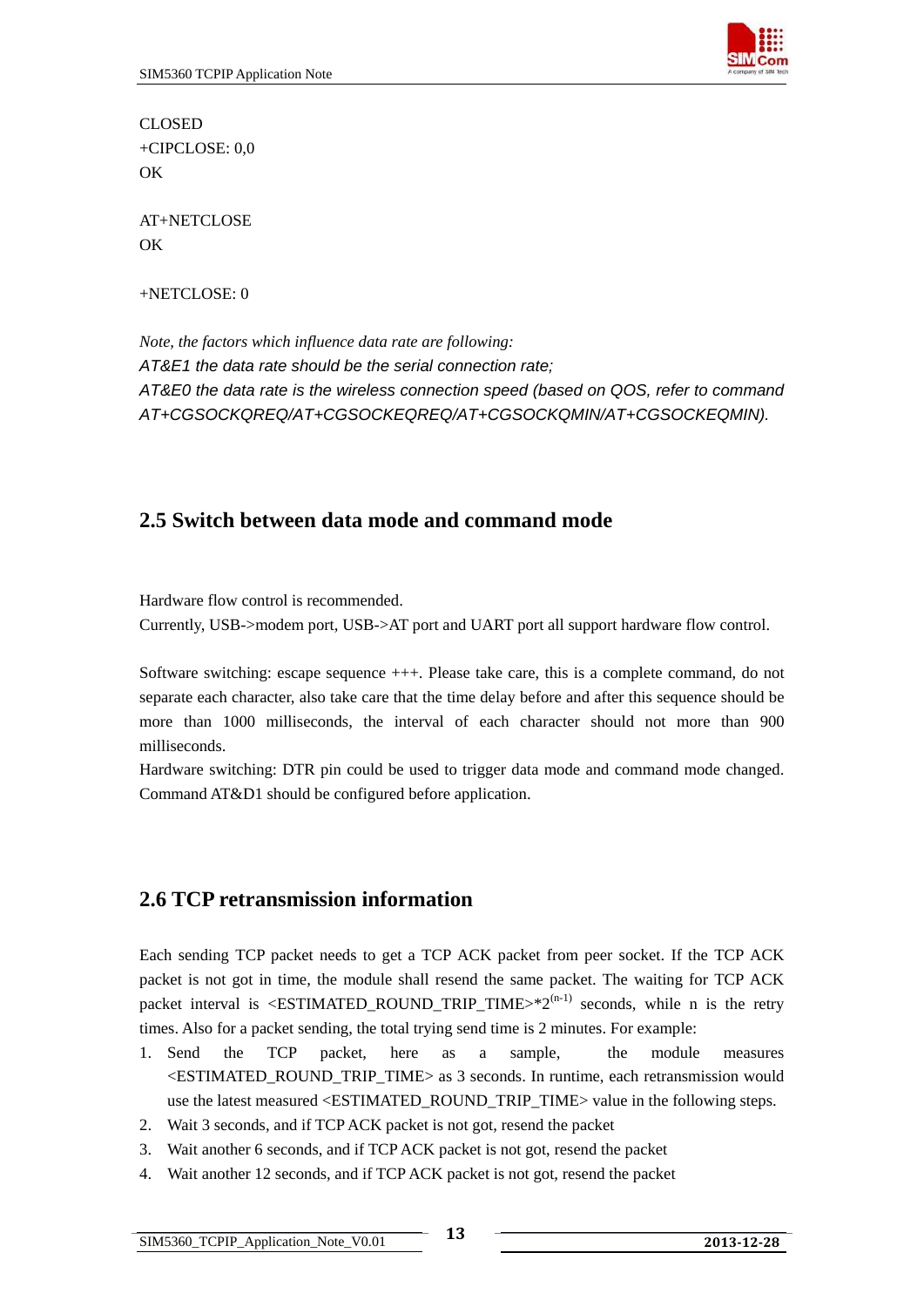

- 5. Wait another 24 seconds, and if TCP ACK packet is not got, resend the packet
- 6. Wait another 48 seconds, and if TCP ACK packet is not got, resend the packet
- 7. Wait another 27 seconds, and if TCP ACK packet is not got, regards socket sending failure and close the socket. (Here only 27 seconds waiting is because that the total trying time is 2 minutes).
- 8. If the TCP ACK packet is got within the previous steps, the packet is regarded as sending successfully.

User can modify the total allowed retrying send times by set the first parameter of AT+CIPCCFG. For example, if AT+CIPCCFG=3, then the packet sending should be as following:

- 1. Send the TCP packet, here as a sample, the module measures <ESTIMATED\_ROUND\_TRIP\_TIME> as 3 seconds. In runtime, each retransmission would use the latest measured <ESTIMATED\_ROUND\_TRIP\_TIME> value in the following steps.
- 2. Wait 3 seconds, and if TCP ACK packet is not got, resend the packet
- 3. Wait another 6 seconds, and if TCP ACK packet is not got, resend the packet
- 4. Wait another 12 seconds, and if TCP ACK packet is not got, resend the packet
- 5. Wait another 24 seconds, and if TCP ACK packet is not got, regards socket sending failure and close the socket
- 6. If the TCP ACK packet is got within the previous steps, the packet is regarded as sending successfully.

User also can modify the minimum waiting interval by setting the  $7<sup>th</sup>$  parameter of AT+CIPCCFG. For example, if AT+CIPCCFG=,,,,,,10000, then the packet sending interval should be should be as following:

- 1. Send the TCP packet, here as a sample, the module measures <ESTIMATED\_ROUND\_TRIP\_TIME> as 3 seconds. In runtime, each retransmission would use the latest measured <ESTIMATED\_ROUND\_TRIP\_TIME> value in the following steps.
- 2. Wait MAX(10,  $3*2^{(n-1)}$ ) = 10 seconds, and if TCP ACK packet is not got, resend the packet
- 3. Wait another MAX(10,  $3*2^{(n-1)}$ ) = 10 seconds, and if TCP ACK packet is not got, resend the packet
- 4. Wait another MAX(10,  $3*2^{(n-1)}$ ) = 12 seconds, and if TCP ACK packet is not got, regards socket sending failure and close the socket
- 5. Wait another MAX(10,  $3*2^{(n-1)}$ ) = 24 seconds, and if TCP ACK packet is not got, resend the packet
- 6. Wait another MAX(10,  $3*2^{(n-1)}$ ) = 48 seconds, and if TCP ACK packet is not got, resend the packet
- 7. Wait another 16 seconds, and if TCP ACK packet is not got, regards socket sending failure and close the socket. (Here only 16 seconds waiting is because that the total trying time is 2 minutes).
- 8. If the TCP ACK packet is got within the previous steps, the packet is regarded as sending successfully.

The two parameters can be used together and they may affect AT+CIPOPEN/AT+CIPSEND/AT+CIPCLOSE.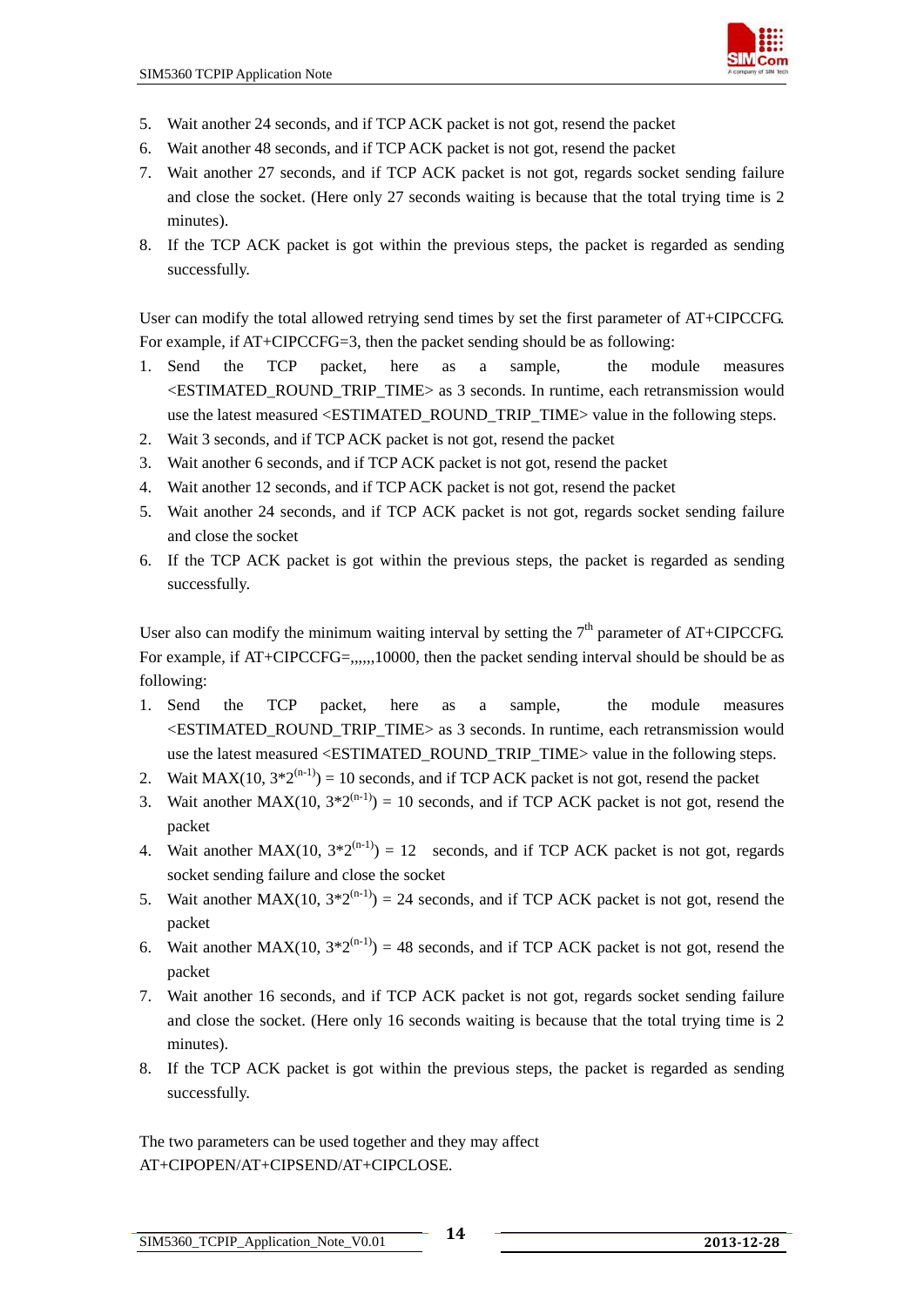

### <span id="page-15-0"></span>**2.7 Set TCP maximum timeout value**

User can set the maximum timeout value for AT+NETOPEN, AT+CIPOPEN and AT+CIPSEND using AT+CIPTIMEOUT command: AT+CIPTIMEOUT=<netopen\_timeout>,<connect\_timeout>,<send\_timeout>, for example: AT+CIPTIMEOUT=40000, 30000, 25000

### **2.8 Set DNS maximum timeout value**

User can set the maximum timeout value for DNS query using AT+CIPDNSSET command: AT+CIPDNSSET=<max\_net\_retries>,<net\_timeout>,<max\_query\_retries>.

The timeout value for performing DNS query is  $\langle net\_open\_time \rangle$  + 3000ms + 1000ms\*<dns\_query\_retry\_counter>. Here <net\_open\_time> is the time for opening PS network. <dns\_query\_retry\_counter> is the retry counter for sending DNS query using UDP packet. By default, the maximum DNS query time is long, so the AT+CIPDNSSET=0,30000,5 is recommended to be used, for this setting, the maximum timeout value is 63 seconds.

### **2.9 Force to send FIN packet to peer when closing TCP socket**

By default, when the module calls AT+CIPCLOSE in PS network dormancy state, It will close the socket immediately without notifying peer socket. User can set AT+CNVW=1341,0,"01", this will force the AT+CIPCLOSE to send FIN packet to peer socket even in PS network dormancy state. This setting only needs to be performed once, and it will take effect from next power cycle.

### **3.0 Use TCP and voice call together**

Currently GSM/CDMA/EVDO modes cannot use TCP and voice call together, When using voice call, the TCP transfer shall be suspended. So when using voice call in the three modes, don't transfer data using TCP.